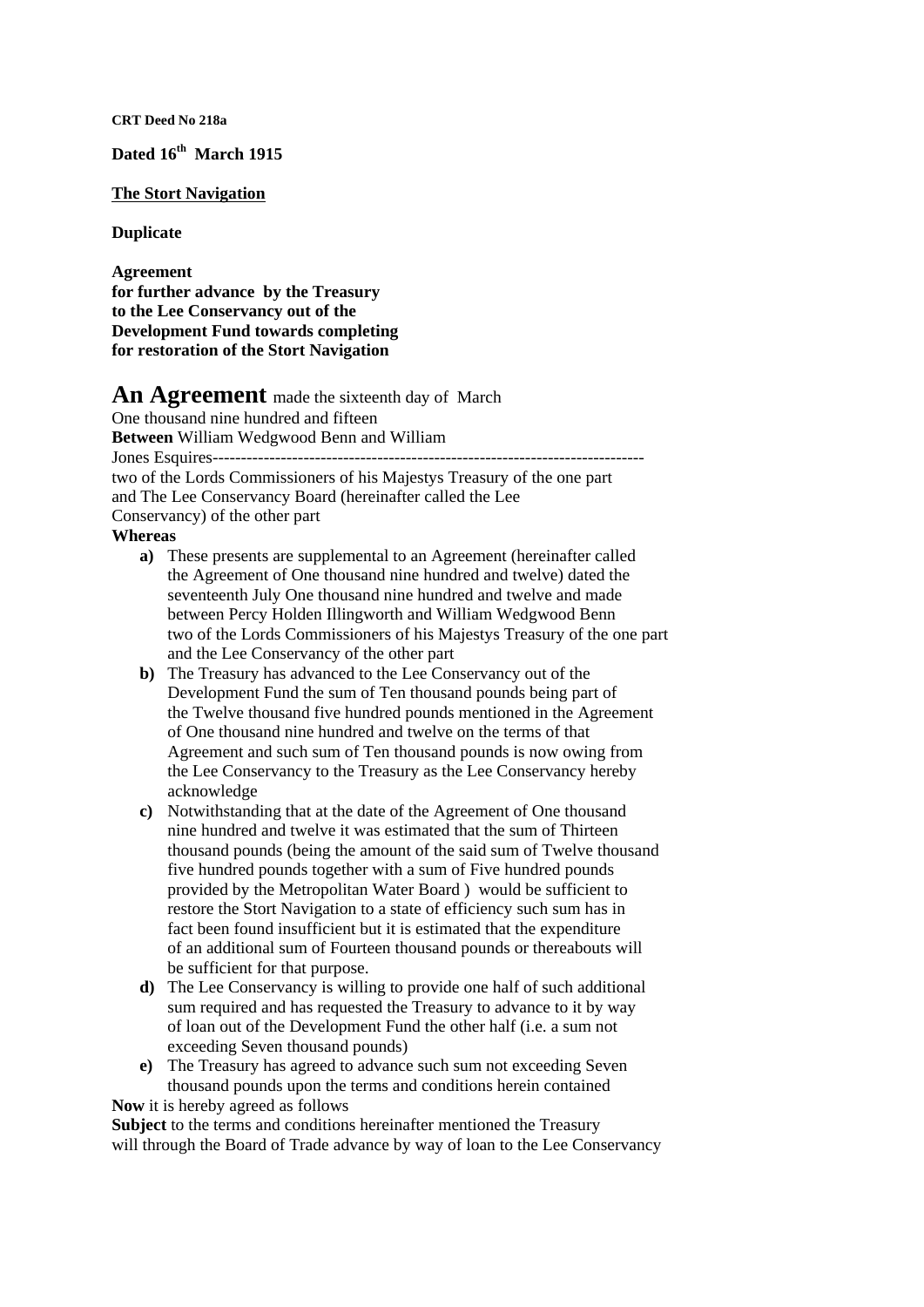out of any money forming part of the Development Fund established by the Development and Road Improvement Funds Act 1909 and for the time being available for the purpose such sum not exceeding a maximum sum of Seven thousand pounds in addition to (a) the said sum of Thirteen thousand pounds (i.e. the said sum of Five hundred pounds contributed as aforesaid by the Metropolitan Water Board and the Ten thousand pounds already advanced by the Treasury under the Agreement of One thousand nine hundred and twelve and the sum of Two thousand five hundred pounds remaining to be advanced by the Treasury under the Agreement of One thousand nine hundred and twelve) and (b) the further sum of Seven thousand pounds which the Lee Conservancy is willing to provide as aforesaid will be required to enable the Lee Conservancy to put the Stort Navigation into an efficient condition. **The** said advance of not exceeding Seven thousand pounds shall be made by the Treasury to the Lee Conservancy as follows videlicit a first instalment of Two thousand five hundred pounds when and so soon as the Lee Conservancy shall have obtained from the Board of Trade a Certificate of that Board that the Lee Conservancy have actually expended on works in connection with the Stort Navigation approved by and executed to the satisfaction of the Board of Trade a total sum (inclusive of the said sums of Twelve thousand five hundred pounds and Five hundred pounds already expended or to be expended by the Lee Conservancy as aforesaid) of Eighteen thousand pounds and a second instalment of Two thousand five hundred pounds when and so soon as the Lee Conservancy shall have obtained a like certificate from the Board of Trade that the Lee Conservancy has so actually expended a total sum inclusive as aforesaid and also of the amount of the first instalment of Twenty three thousand pounds and a final instalment not exceeding Two thousand pounds when and so soon as the Lee Conservancy shall have obtained from the Board of Trade a Certificate that the whole of the works required for putting the Stort Navigation into an efficient condition to the satisfaction of the Board of Trade have been completely executed and finished to the satisfaction of the Board of Trade Provided that if the total expenditure of the Lee Conservancy in executing the whole of the said works (including the said expenditure of Thirteen thousand pounds already made or to be made as aforesaid) shall have amounted to less than Twenty seven thousand pounds in all the amount of the final instalment to be advanced by the Treasury shall be reduced by a sum equal to one

half of the difference between Twenty seven thousand pounds and the amount of such total expenditure Provided that if the Lee Conservancy shall not proceed with the works with such expedition as the Board of Trade shall consider reasonable the Treasury shall be under no obligation to advance any money to the Lee Conservancy hereunder Provided that the Board of Trade shall take into consideration any delay that may be caused by tempest frost war invasion or other inevitable cause or accident or by any strike or lockout in the building or engineering trades or any kindred trade

Until the first April One thousand nine hundred and nineteen or such earlier first April as shall happen next after the date at which the said works shall be finally completed (whichever shall be the earlier date) no interest shall be payable by the Lee Conservancy on any money advanced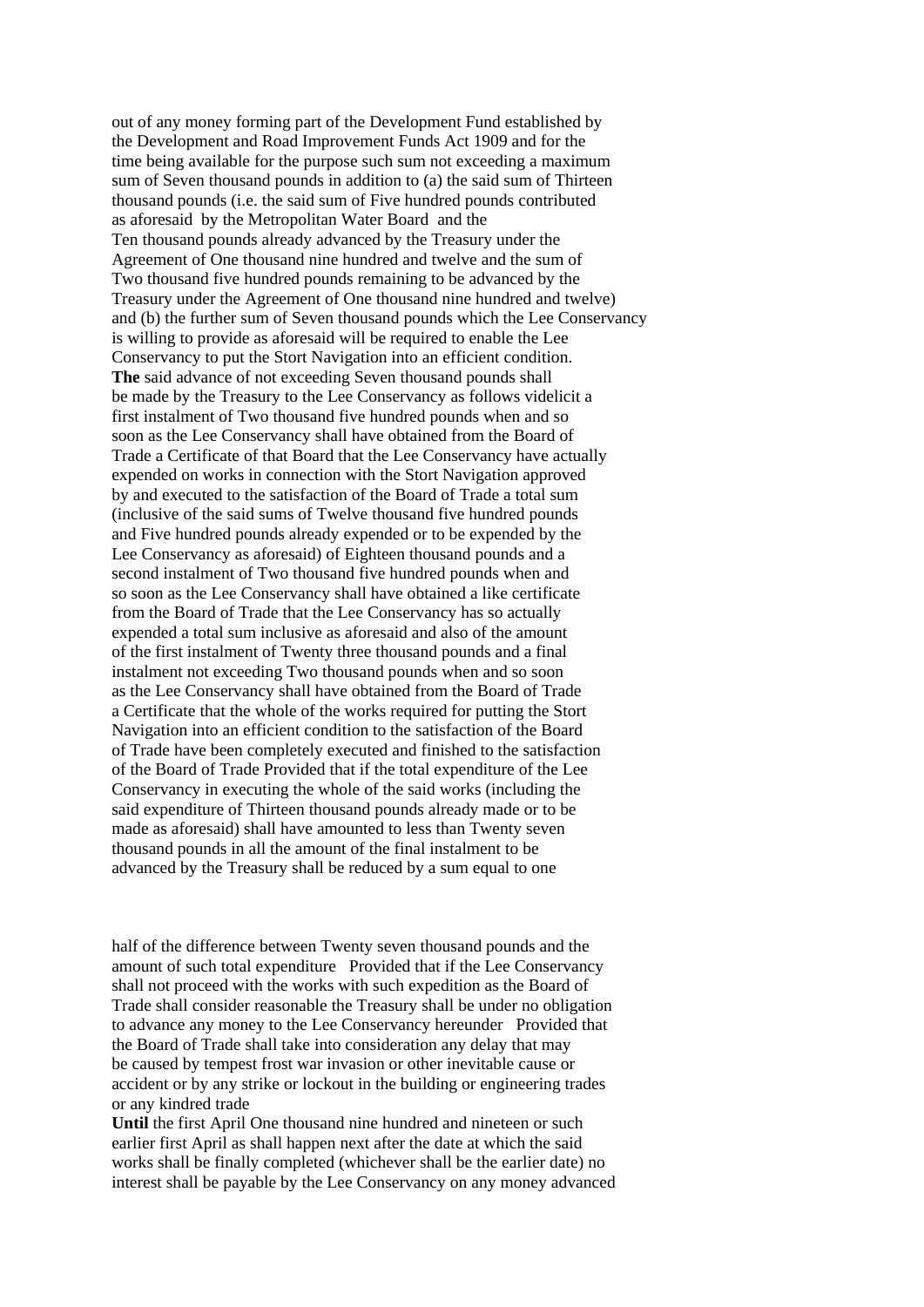by the Treasury under this Agreement but as from such date the amount of principal advanced by the Treasury to the Lee Conservancy hereunder and from time to time remaining unpaid shall (subject as hereinafter provided) bear interest at the rate of Three per cent per annum payable yearly on the first April in every year the first yearly payment of interest to be made on the first April One thousand nine hundred and twenty or the first April next after such earlier first April as aforesaid whichever shall be the earlier date

**If** the Lee Conservancy shall pay to the Treasury the principal money advanced hereunder and the interest thereon in the following manner videlicet by forty equal annual payments of principal and interest combined (i.e. on the equalized annuity system) the first of such equal annual payments to be made on the first April One thousand nine hundred and twenty or on the first April next after such earlier first April as aforesaid (whichever shall be the earlier date) and a like equal annual payment on each of the next succeeding thirty nine first days of April or in the case of each such payment shall make the same within three calendar months after the day so fixed for payment of the same the Treasury will accept payment of the said principal money and interest by such equal annual payments But if default shall be made by the Lee Conservancy in payment of any such equal annual payment or of any readjustment thereof made under the proviso next hereinafter contained for three calendar months after the date so fixed for payment of the same theTreasury may forthwith call in and require payment of the whole of the principal money for the time being remaining unpaid under this Agreement and the interest thereon and the Lee Conservancy

shall forthwith pay the same to the Treasury accordingly **Provided** And it is hereby agreed that the Lee Conservancy may at any time and from time to time in anticipation of such instalments upon giving to the Treasury one calendar month's written notice of its intention so to do repay to the Treasury all or any part of the principal money for the time being remaining unpaid provided that (whether any such repayment shall extend to the whole or to part only of the principal for the time being remaining unpaid) the interest on the whole of the principal for the time being remaining unpaid calculated to the day of such repayment shall be paid to the Treasury with the principal so repaid and that if and whenever any such repayment of principal shall be a part only of the principal for the time being remaining unpaid the amount of the then future instalments of combined principal and interest necessary to discharge the balance of the principal and the interest on such balance on the days hereinbefore fixed for the payment thereof shall be adjusted and conclusively fixed by the Treasury ------------------------------------------------------------------- **All** principal money advanced by the Treasury under this Agreement and the interest thereon shall be the next charge on the whole of the undertaking of the Lee Conservancy after any charges which may now already affect the same and upon all its property assets and revenue whatsoever and the Treasury shall have and be entitled to exercise and enforce all rights remedies and powers as the Lee Conservancy can lawfully confer for the purposes of enforcing such charge and for recovering the said principal money and interest --------------------------------------------------- **The** whole of the works to be executed by the Lee Conservancy as aforesaid shall be executed and carried out in such manner and subject to such